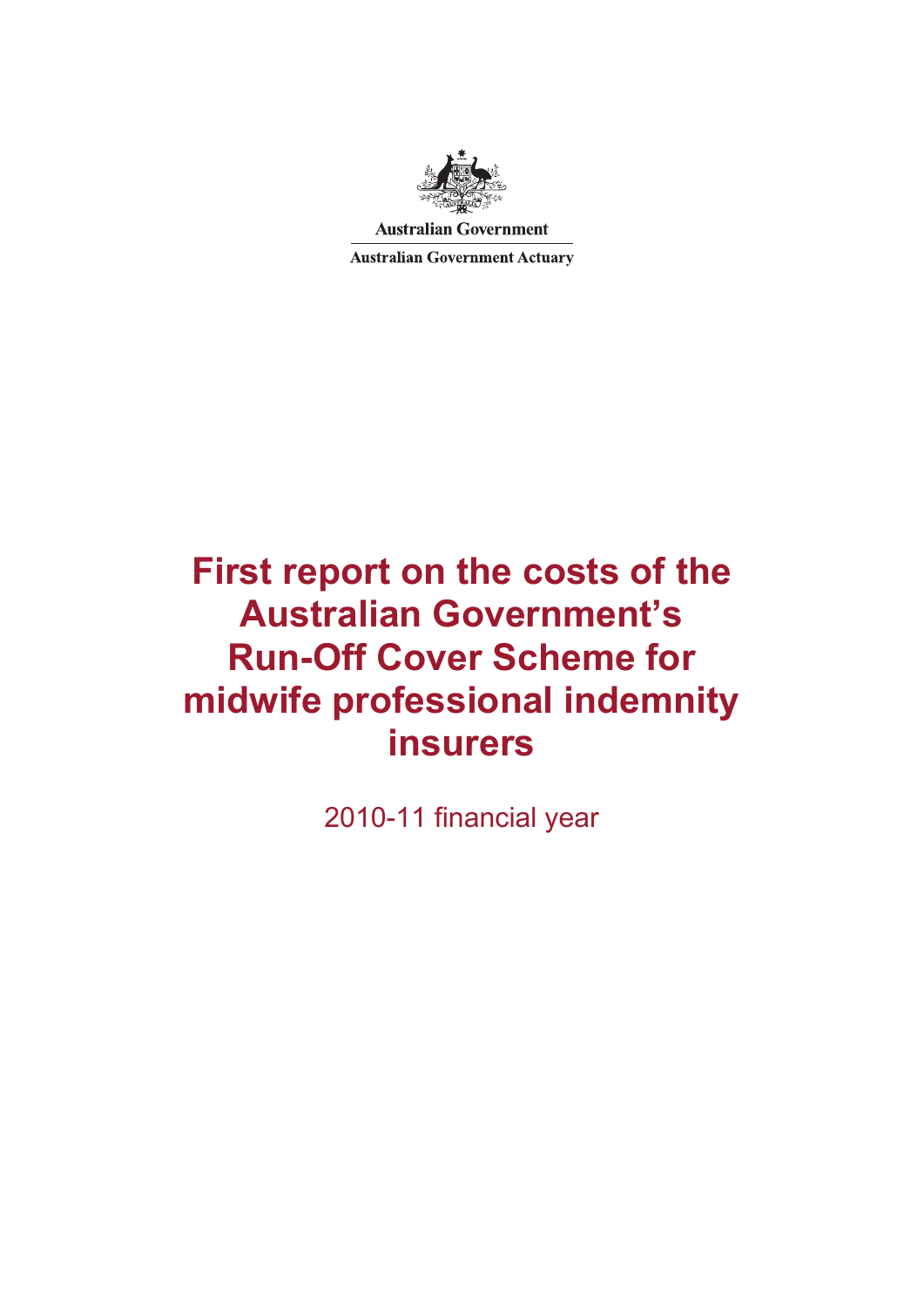© Commonwealth of Australia 2012

ISBN 978 0 642 74833 1

#### **Ownership of intellectual property rights in this publication**

Unless otherwise noted, copyright (and any other intellectual property rights, if any) in this publication is owned by the Commonwealth of Australia (referred to below as the Commonwealth).

#### **Creative Commons licence**



With the exception of the Coat of Arms (see below), this copyright work is licensed under a Creative Commons Attribution — No Derivatives 3.0 Australia License.

To view a copy of this license, visit

http://creativecommons.org/licenses/by-nd/3.0/au/

In essence, you are free to copy and communicate the work in its current form, as long as you attribute the work to Australian Government Actuary and abide by the other licence terms. You may not alter or adapt the work in any way.

Please note that neither the Commonwealth Coat of Arms nor the Australian Government Actuary logo may be used in any way which infringes any law governing their use. Attribution to Australian Government Actuary should be in written form and not by reproduction of the Commonwealth Coat of Arms or the Australian Government Actuary logo.

The Commonwealth's preference is that you attribute this publication (and any material sourced from it) using the following wording:

*Source: Licensed from the Commonwealth of Australia under a Creative Commons Attribution — No Derivatives 3.0 Australia Licence.* 

*The Commonwealth of Australia does not necessarily endorse the content of this publication.* 

#### **Use of Coat of Arms**

For terms of use of the Commonwealth Coat of Arms visit *It's an Honour* at: http://www.itsanhonour.gov.au/coat-arms/index.cfm

Printed by CanPrint Communications Pty Ltd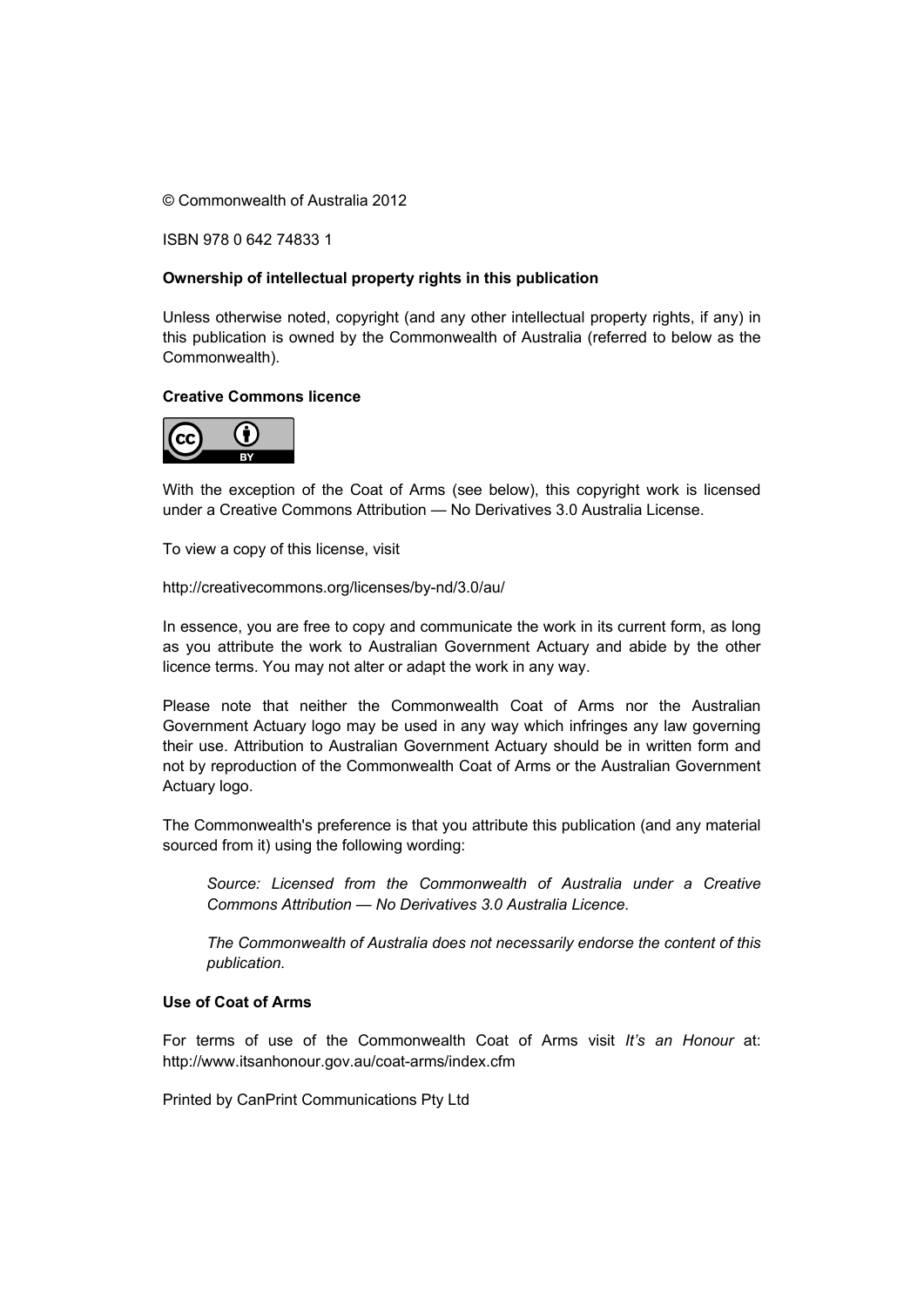## TABLE OF CONTENTS

| 1.               |                                                                          |                                                                 |  |
|------------------|--------------------------------------------------------------------------|-----------------------------------------------------------------|--|
| 2.               |                                                                          |                                                                 |  |
|                  | 2.1                                                                      |                                                                 |  |
|                  | 2.2                                                                      | Brief history of private midwife insurance in Australia - the   |  |
|                  | 2.3                                                                      |                                                                 |  |
| 3.               |                                                                          |                                                                 |  |
|                  | 3.1                                                                      |                                                                 |  |
|                  | 3.2                                                                      |                                                                 |  |
|                  | 3.3                                                                      |                                                                 |  |
|                  | 3.4                                                                      | Claims eligible for Run-Off Cover Commonwealth contributions  6 |  |
|                  | 3.5                                                                      |                                                                 |  |
|                  | 3.6                                                                      |                                                                 |  |
| $\blacktriangle$ | FINANCIAL MANAGEMENT OF THE RUN-OFF COVER SCHEME  8                      |                                                                 |  |
|                  | 4.1                                                                      |                                                                 |  |
|                  |                                                                          |                                                                 |  |
|                  |                                                                          |                                                                 |  |
|                  | Appendix 2: Eligible practitioners and Run-Off Cover Scheme contracts 10 |                                                                 |  |
|                  |                                                                          |                                                                 |  |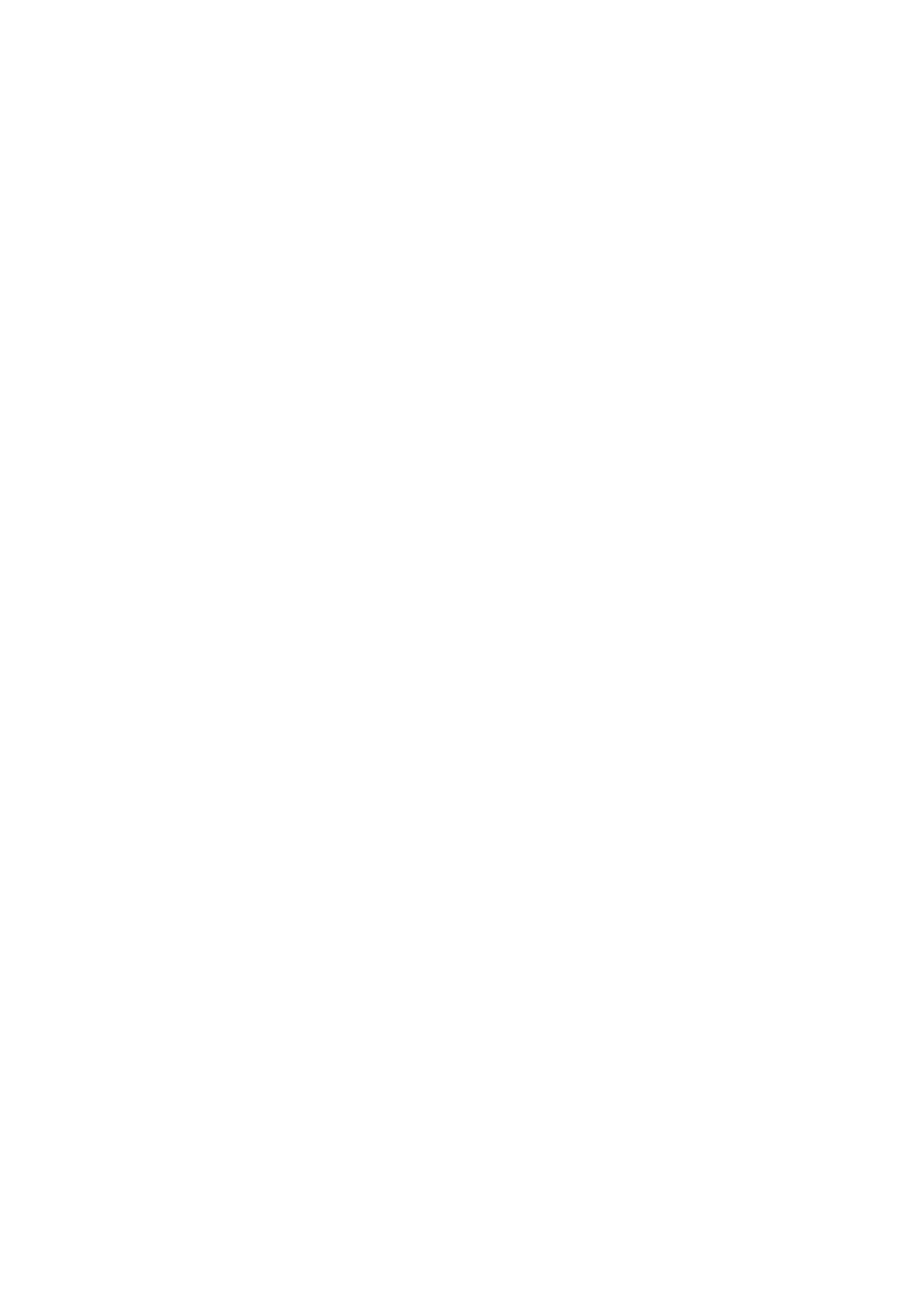#### **1. INTRODUCTION**

1.1 This report has been prepared to comply with certain requirements of the *Midwife Professional Indemnity (Commonwealth Contribution) Scheme Act 2010*. Section 48 of the Act provides for a report on aspects of the Midwife Professional Indemnity Scheme (the Scheme) to be tabled each year in Parliament. The report is required to contain a statement of the:

- number of persons eligible for the Run-Off Cover component of the Scheme (ROC Scheme) as set out in subsection 31(2) of the Act;
- total Run-Off Cover Commonwealth contributions (ROC Commonwealth contributions) paid by the Commonwealth during the financial year;
- total Run-Off Cover support payments (ROC support payments) paid to the Commonwealth during the financial year; and
- projected Commonwealth's liabilities in relation to amounts of Run-Off Commonwealth contributions in future financial years.

1.2 This is the first report that has been prepared under section 48 of the *Midwife Professional Indemnity (Commonwealth Contribution) Scheme Act 2010*. It relates to financial year 2010-11.

## **2. BACKGROUND**

## **2.1 Midwife professional indemnity insurance**

2.1.1. Midwife professional indemnity insurance covers privately practising midwives for their professional negligence.<sup>1</sup>

2.1.2 All privately practising midwives in Australia are now required to purchase professional indemnity insurance from private sector underwriters<sup>2</sup> under National Registration and Accreditation arrangements.

l 1 Midwife professional indemnity insurance can also cover other costs such as those associated with appearing at coronial inquiries.

<sup>2</sup> On the other hand, many employed midwives practising solely in a public hospital will be indemnified by their employer against negligence.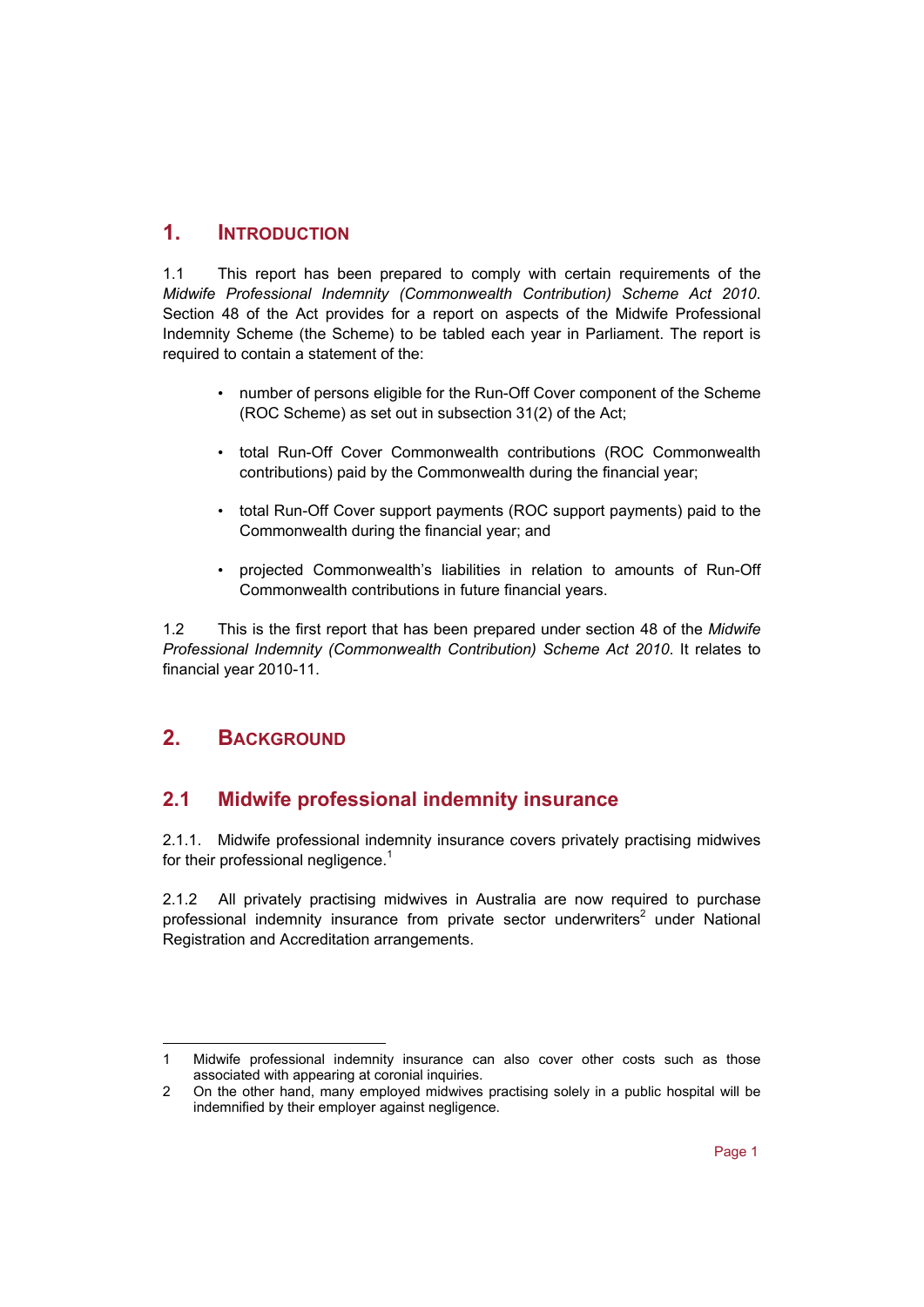2.1.3 At the time of preparing for this report, Medical Insurance Group Australia Pty Ltd (MIGA) is the only underwriter that provides Government-supported midwife professional indemnity covers to eligible registered midwives. This insurance will not, however, cover the planned delivery of babies outside of a hospital. As a result planned home births are excluded.

2.1.4 Midwife professional indemnity claims are initiated by, or on behalf of, patients against midwives. A very low number of claims of professional negligence might be expected each year in relation to private midwifery practice in Australia. However, in percentage terms, there could be substantial variation from one year to the next. The small population of privately practising midwives makes it difficult to project the number of midwife professional indemnity claims with any precision.

2.1.5 The cost to the insurer of midwife professional negligence claims would be expected to be highly variable since the claims relate to bodily injury. The cost of a midwife professional negligence claim to the insurer is made up of damages which are payable to the plaintiff*,* any of the plaintiff's legal costs which the insurer is obliged to pay, and the insurer's own costs of defending and managing the claim*.* There is very limited data available to make any meaningful projections about the size of claims. However, similar to professional indemnity claims against doctors, the overall cost of claims against midwives is likely to be dominated by a small number of large claims.

2.1.6 The professional indemnity claim process can be long. Years can elapse between the date of a negligent incident and the date that legal action against the midwife is initiated. It is not unusual for claims to take a number of years to finalise after they have been initiated. Using the medical indemnity claim process as a guide for these claims, the whole process could be expected to take more than five years for a single claim. The ultimate cost of a claim will depend significantly on economic and judicial conditions prevailing at the time the claim is finalised (paid), rather than at the time of the relevant incident or the time that the claim is made.

2.1.7 All of these factors make midwife professional indemnity insurance difficult for an insurer to accurately assess the cost of the product. It is hard to forecast claim numbers and claim sizes reliably. Moreover, much of the cost is likely to relate to a small minority of the claims, which adds further uncertainty.

#### **2.2 Brief history of private midwife insurance in Australia the lead-up to the Midwife Professional Indemnity Scheme**

2.2.1 Historically, midwife professional indemnity cover was only available to Australian midwives practising in public or private hospitals. There was no professional indemnity product offered by insurers to privately practising midwives.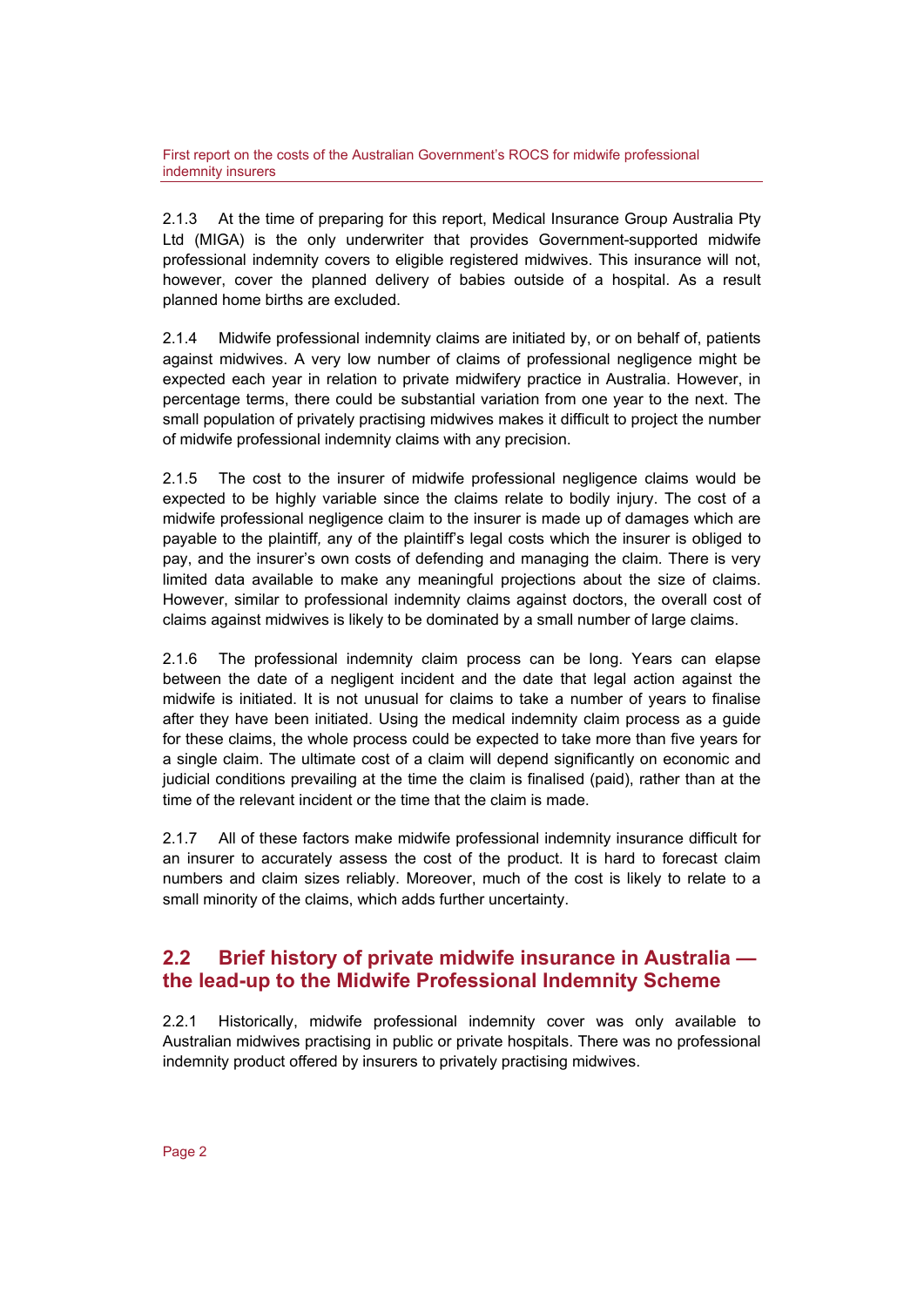2.2.2 There are a number of reasons for this. The main reasons are that privately practising midwives represent a small potential premium pool and there is a lack of accurate and up-to-date data on likely claims cost.

2.2.3 The Australian Government's 2008 Maternity Services Review aimed to improve maternity care in Australia by providing greater choice and access to maternity services by Australian women and their families, and by supporting the maternity services workforce. One of the recommendations adopted was providing Government supported professional indemnity insurance to eligible and qualified midwives from 1 July 2010. Under a contract with the Government, MIGA will provide such professional indemnity insurance.

2.2.4 MIGA will pay the first \$100,000 of each eligible claim; plus 20 cents in the dollar for claims costs between \$100,000 and \$2 million. The Government will contribute the remaining 80 cents in the dollar for claims costs between \$100,000 and \$2 million (that is, Level 1 Commonwealth contributions) and will meet the full costs of claims over the \$2 million threshold (that is, Level 2 Commonwealth contributions).

2.2.5 These arrangements have reduced the net claims cost and the degree of claims cost uncertainty for the contracted midwife professional indemnity insurance provider, both of which, in turn, improve premium affordability for midwives.

2.2.6 All midwife professional indemnity insurance is provided on a 'claims-made' basis. Consequently, midwives have to maintain insurance in order to remain covered against claims that might emerge, even if they are no longer practising*.* This form of insurance cover is known as run-off cover. Put simply, run-off cover provides insurance protection for midwives who have ceased practice. The potential delay between a pregnancy or birth-related incident and a claim for damages highlights the need for midwives to maintain run-off cover after ceasing practice.

2.2.7 Similar to the Australian Government's Run-Off Cover Scheme for doctors, the Midwife Professional Indemnity Scheme also requires eligible insurers<sup>3</sup> to provide run-off cover to eligible midwives who have ceased private practice. The Run-Off Cover component of the Scheme (ROC Scheme) is intended to be broadly cost neutral to taxpayers on a present value basis.

2.2.8 This report covers the ROC Scheme as required under section 48 of the Act. It does not cover the Commonwealth's liabilities in relation to Level 1 and Level 2 Commonwealth contributions.

l

<sup>3</sup> At the valuation date, MIGA was the only eligible insurer.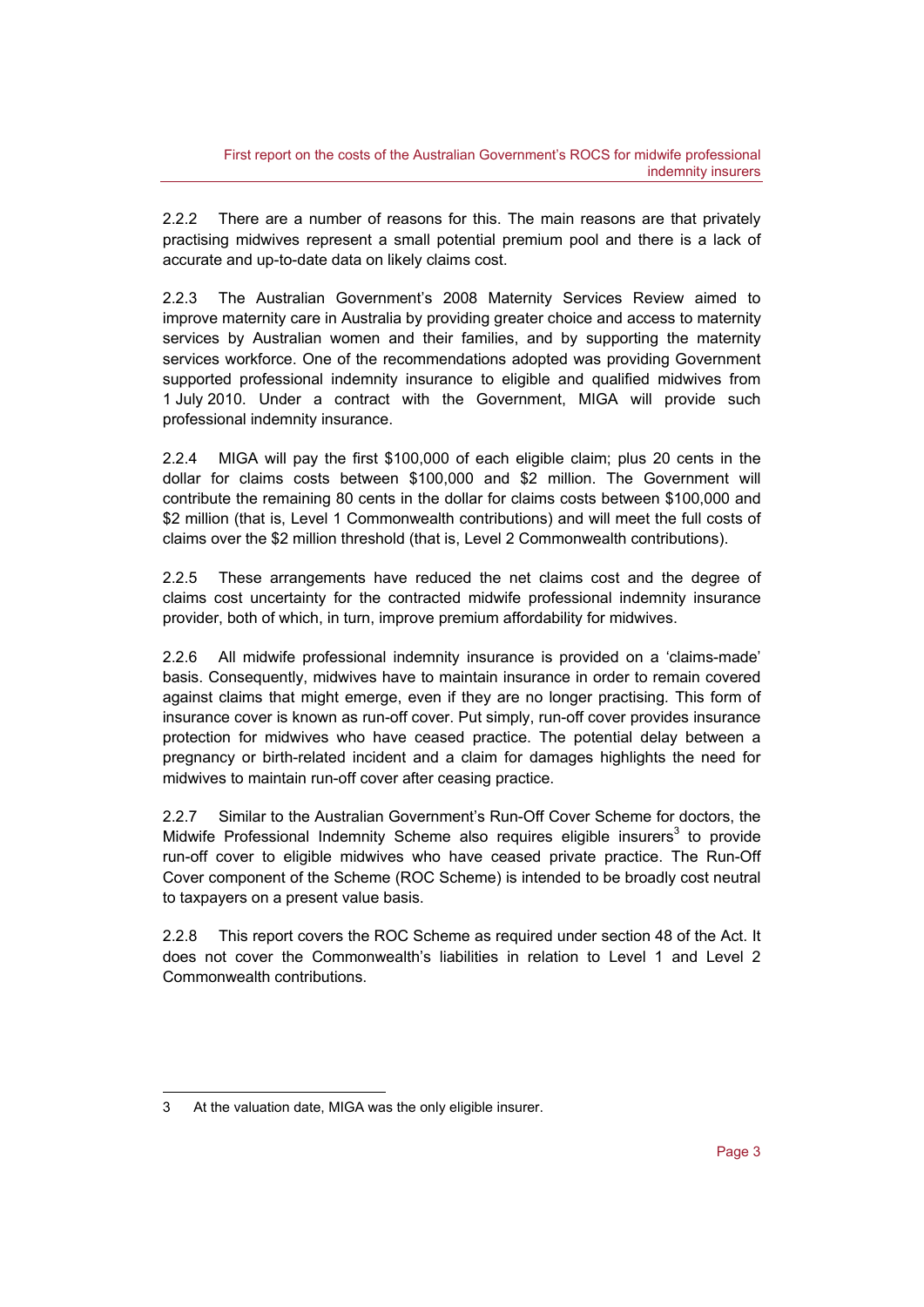#### **2.3 What is the Run-Off Cover Arrangement?**

2.3.1 The Midwife Professional Indemnity Scheme facilitates the provision of free professional indemnity insurance cover to particular groups of midwives who have ceased private practice.

2.3.2 The rules for the Scheme appear in the *Midwife Professional Indemnity (Commonwealth Contribution) Scheme Act 2010* (the Act) and the *Midwife Professional Indemnity (Run-off Cover Support Payment) Act 2010* (ROCSPA). The principal elements of the Scheme are as follows:

- Under arrangement with the Commonwealth, MIGA is required to provide run-off cover to particular groups of midwives who have ceased private practice.
- The Act provides for the Commonwealth to make payments to the insurers to reimburse the costs associated with eligible run-off claims. These payments are known as ROC Commonwealth contributions.
- The Act also provides for the insurers to make payments to the Commonwealth to ensure that the Scheme is broadly cost-neutral to taxpayers on a present value basis. These payments are levied as a tax on insurers' premium income. In practice, the cost is met by a loading on midwives' professional indemnity insurance premiums. These payments are known as ROC support payments. The ROCSPA sets out the rules for calculating ROC support payments.

2.3.3 The Scheme provides for ROC support payments to be made by eligible insurers to the Commonwealth and for ROC Commonwealth contributions to be made by the Commonwealth to eligible insurers.

2.3.4 An important financial dynamic of the ROC Scheme is the timing mismatch between the payment of ROC support payments by an eligible insurer and the emergence, payment and reimbursement of professional indemnity claims of eligible midwives who are no longer in private practice. The first ROC support payments were received on 30 June 2011. The ROC Scheme applies to eligible professional indemnity claims that are first notified to eligible insurers on or after 1 July 2010. As a result of inherent delays in the claims process, it is to be expected that the level of ROC support payments will be greater than the level of ROC Commonwealth contributions for a number of years. This has been demonstrated in the experience of the Run-Off Cover Scheme for doctors. That is, in a cashflow sense, the ROC Scheme is immature. It will probably take many years to reach maturity when income from ROC support payments and expenditure on ROC Commonwealth contributions are of a similar order of size.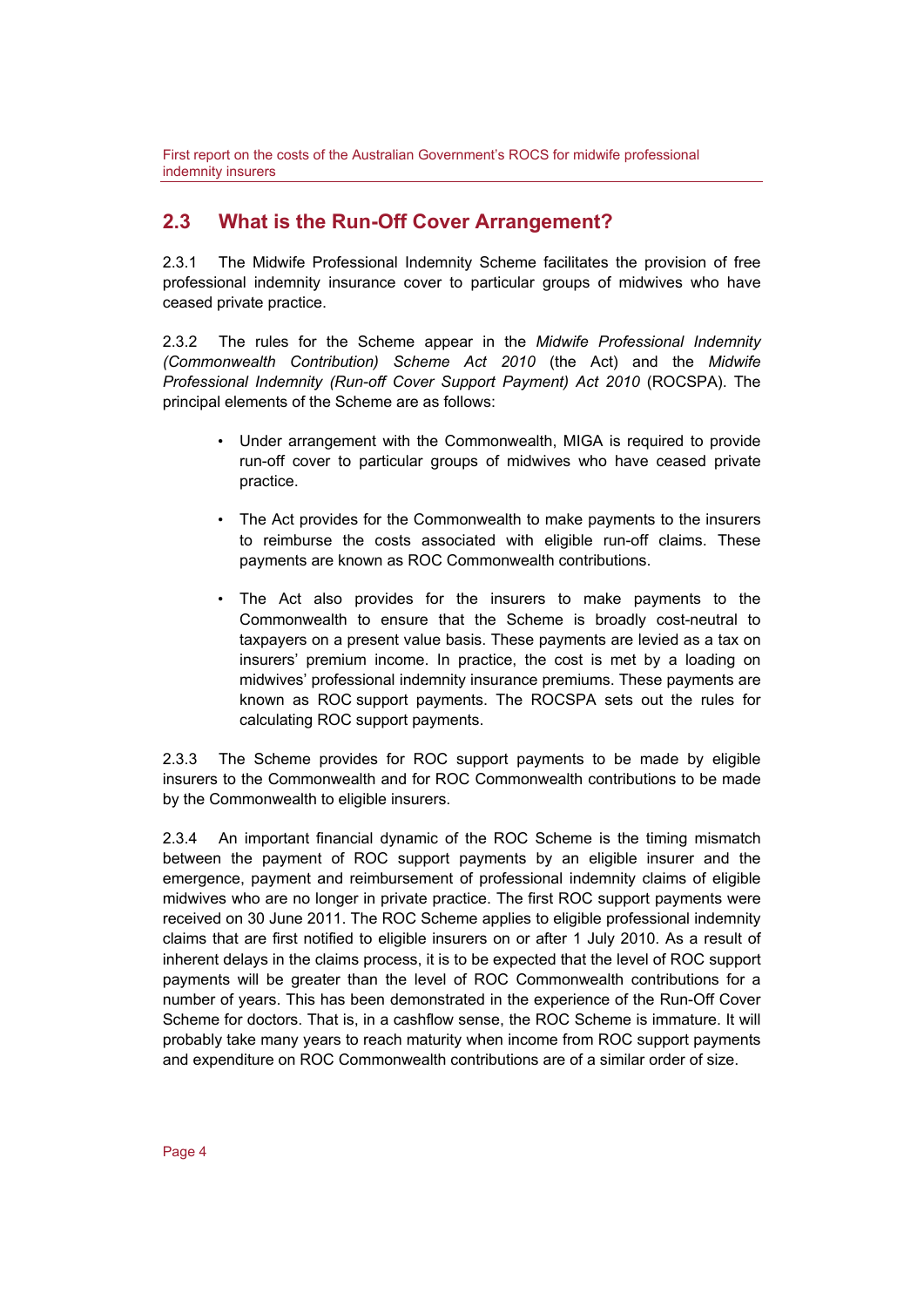### **3. DATA**

#### **3.1 Data collection**

3.1.1 For the purpose of preparing this report, certain data was collected from MIGA by Medicare Australia during late 2011 including:

- details of midwives who were identified as having become eligible for the ROC Scheme under subsection 31(2) of the Act before 30 June 2011;
- details of claims (including incidents) notified to MIGA by 30 June 2011 which might eventually become eligible for reimbursement under the ROC Scheme;
- details of ROC support payments;<sup>4</sup>
- actuarial estimates of that part of the future claims cost of incidents projected to be notified during the 2011-12 to 2014-15 financial years which is expected to be reimbursed under the ROC Scheme; and
- actuarial estimates of that part of the future claims cost of incidents occurring during 2011-12 which is expected to be reimbursed under the ROC Scheme.

#### **3.2 Data verification**

3.2.1 The results in this report rely on information provided by MIGA and MIGA's actuaries as well as ROC support payment data and midwife eligibility data provided by Medicare Australia. Guidance was provided as to the nature of the data, calculations and information required. This information is regarded as the most suitable information available for the current purpose.

## **3.3 Eligible midwives**

l

3.3.1 Midwives performing private practice become eligible for the ROC Scheme by means of permanent retirement at age 65 years or older, cessation of private practice for three years, death, permanent disability or maternity leave.

<sup>4</sup> A database of ROC support payments is maintained by Medicare Australia.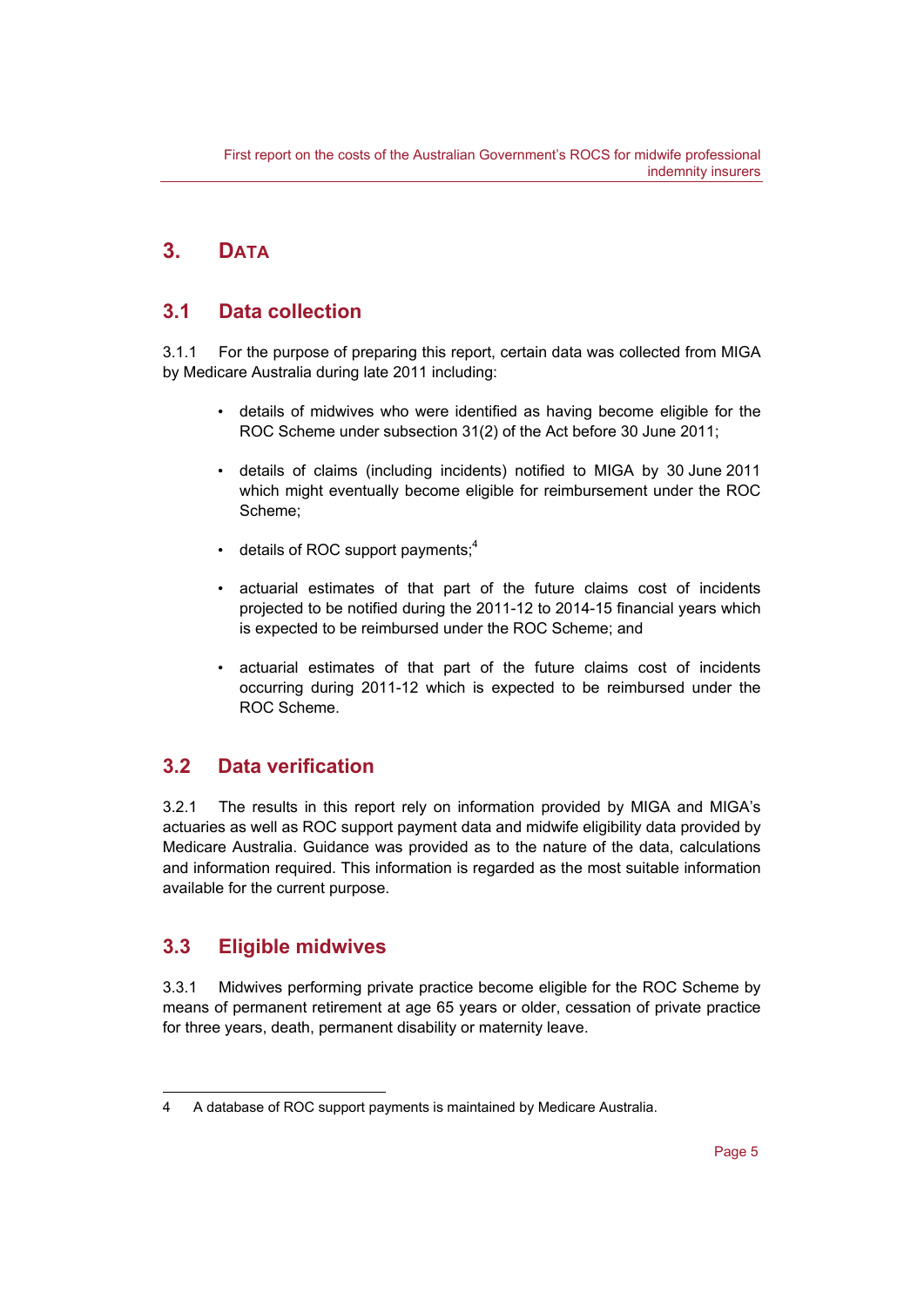3.3.2 Appendix 2 describes the test of eligibility for the ROC Scheme and the process of issuing and notifying compulsory run-off cover to eligible midwives. Eligible midwives are entitled to receive notification of the terms and conditions of compulsory run-off cover from MIGA. MIGA is also required to notify Medicare Australia of the details of the compulsory run-off cover provided.

3.3.3 There are inherent lags involved in notification of the details of eligible midwives to Medicare Australia. As a result, it will be possible only to estimate the number of midwives who have become eligible for the ROC Scheme at any time. For example, there will often be a delay between the time that a midwife becomes eligible for the ROC Scheme and the time when the insurer becomes aware of this. For all of these reasons, the numbers of eligible midwives reported by MIGA need to be treated with caution.

3.3.4 According to the eligibility data provided by Medicare Australia, there were no eligible midwives $<sup>5</sup>$  as at the valuation date.</sup>

#### **3.4 Claims eligible for Run-Off Cover Commonwealth contributions**

3.4.1 MIGA is entitled to reimbursement from the Australian Government for the costs of claims which:

- are first notified to MIGA on or after 1 July 2010;
- relate to an incident which occurs or occurred on or after 1 July 2010;
- relate to a midwife who is eligible under the ROC Scheme at the date of notification<sup>6</sup>; and
- meet the other requirements for 'payable claims'.<sup>7</sup>

3.4.2 As at 30 June 2011, MIGA has not identified any claim as potentially being eligible for the Scheme.

## **3.5 Run-Off Cover Commonwealth Contributions**

3.5.1 ROC Commonwealth contributions are the payments made by the Australian Government to MIGA as reimbursement of the costs of eligible claims.

l 5 That is, no midwives were eligible for the Run-Off Cover component of the Scheme.

<sup>6</sup> Refer paragraph A.2.1.

<sup>7</sup> Refer paragraph A.3.2.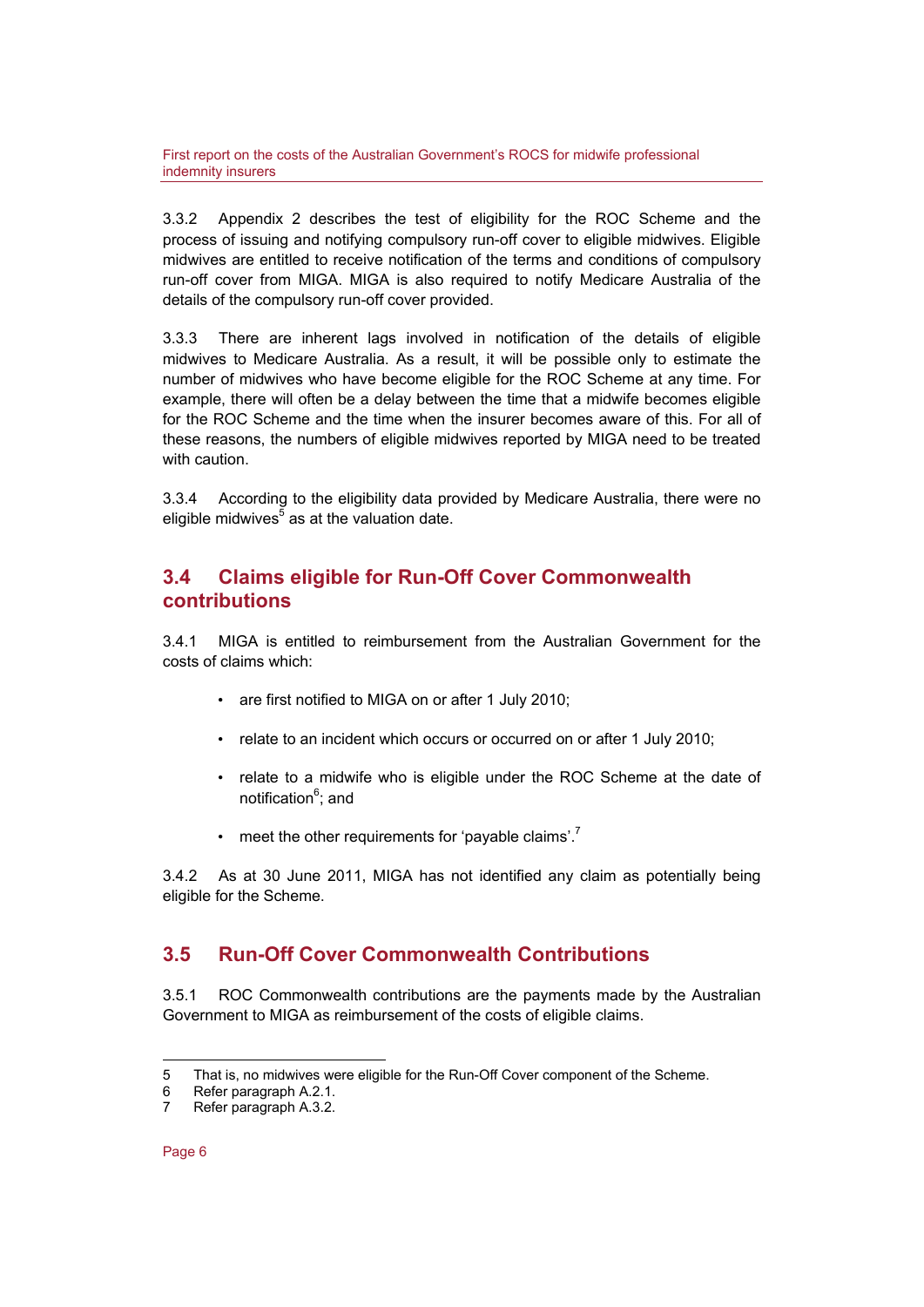3.5.2 If a claim is eligible for Level 1 or Level 2 Commonwealth contributions, then the amount of the ROC Commonwealth contribution is reduced by the amount of the Level 1 or Level 2 Commonwealth contribution.

3.5.3 No ROC Commonwealth contributions were made during 2010-11.

3.5.4 The Commonwealth's own administration costs are funded separately and so are not considered in this report.

### **3.6 Run-Off Cover support payments**

3.6.1 ROC support payments are paid to Medicare Australia in the form of an annual lump sum imposed as a tax on MIGA from 1 July 2010 under the ROCSPA.

3.6.2 The amount of ROC support payments is calculated using a method set out in the ROCSPA. Appendix 1 describes the calculation in detail. Very briefly, it is based on:

*Applicable rate × (premium income less taxes and charges) ÷ (1 + applicable rate).* 

3.6.3 In 2010-11, the applicable rate was 10 per cent.

3.6.4 In total, \$7,500 ROC support payments were received during the 2010-11 financial year.

3.6.5 In order to provide full transparency for midwives, MIGA is required to attribute ROC support payments to individual policyholders. Each premium notice specifies the amount that has been included in the policyholder's invoice to meet MIGA's ROC support payment obligations. All amounts are reported to Medicare Australia, which maintains a record of each practitioner's total run-off cover credit. Interest is applied to this balance annually at the short term bond rate in accordance with section 44 of the Midwife Professional Indemnity Act.

3.6.6 Division 4 of the Midwife Professional Indemnity Act provides for certain payments, should the Scheme ever be wound up without alternative arrangements being put in place. Thus, midwives who were still practising at the time of the windup of the ROC Scheme would be entitled to have an amount not exceeding their total run-off cover credit paid to their nominated professional indemnity provider. Midwives who were eligible for the ROC Scheme at the time of its wind-up would not be entitled to any refund but would continue to be covered for any future claims that might emerge.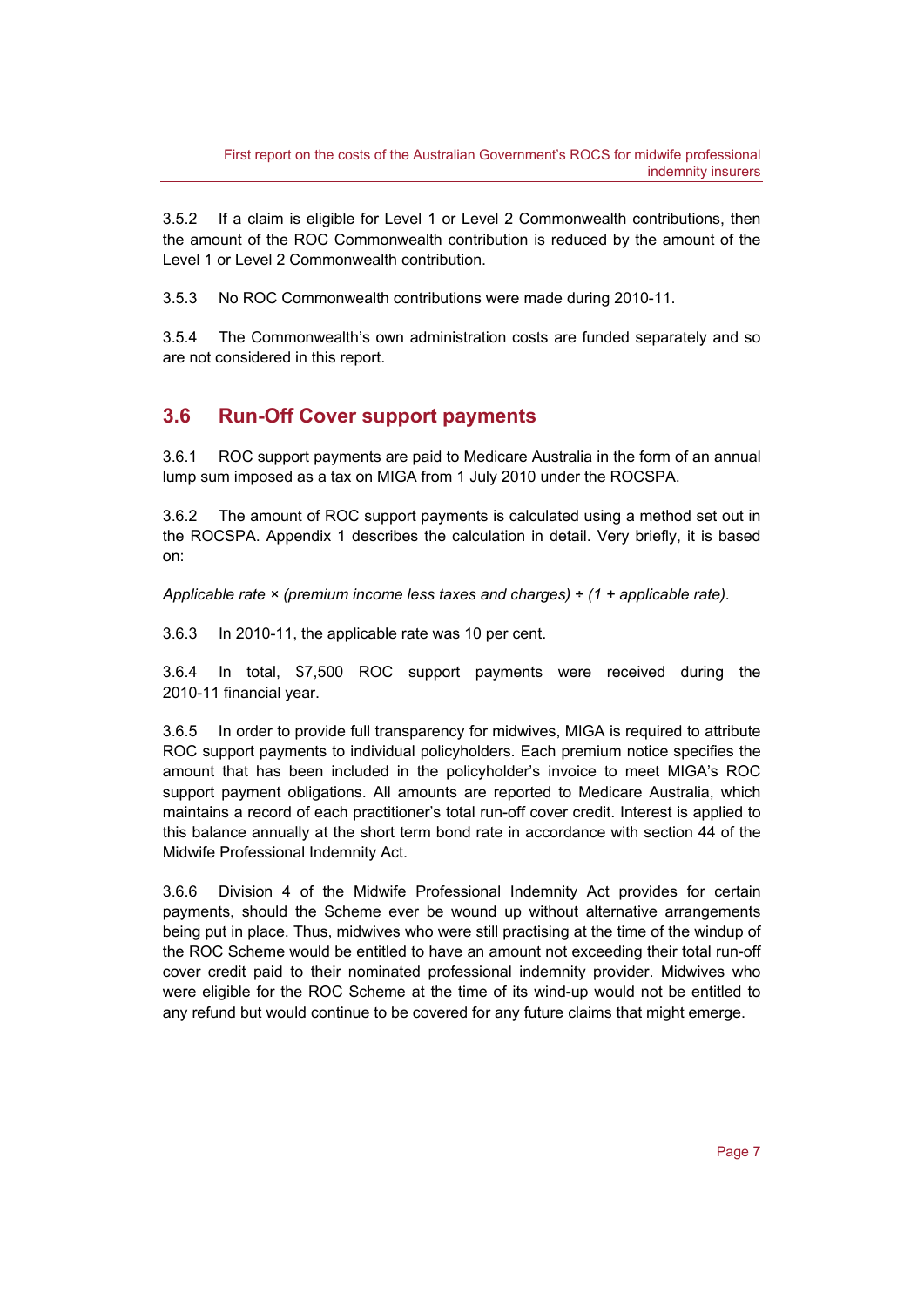#### **4. FINANCIAL MANAGEMENT OF THE RUN-OFF COVER SCHEME**

#### **4.1 Future liabilities of the Run-Off Cover Scheme**

4.1.1 The estimation of the Commonwealth's liabilities under the ROC Scheme in future years is an inherently imprecise process. The operation of the ROC Scheme is likely to be characterised by a small number of claims of highly variable size. It is not possible to predict the costs of the ROC Scheme with a high level of confidence. For example, the presence of even a single large claim in any given year would be expected to have a substantial effect on the total amount of ROC Commonwealth contributions for that year.

4.1.2 The liabilities of the ROC Scheme could be measured in a number of ways. It is normal for insurance-type liabilities to be measured on either a 'notified' or an 'occurrence' basis. On a notified basis, new liabilities would accrue to the Scheme as new claims were notified. On an occurrence basis, new liabilities would accrue to the Scheme at the time of the occurrence of the incidents which were expected to give rise to professional indemnity claims which would attract a ROC Commonwealth contribution.

4.1.3 Under the occurrence model, liabilities are recognised more quickly than under the notified model. The occurrence model is more consistent with the notion that the Scheme is ongoing. Accordingly, the occurrence model will be adopted for this purpose. The liabilities of the ROC Scheme will therefore be taken as the present value of future ROC Commonwealth contributions which relate to relevant pregnancy or birth-related incidents which occurred before the effective date of valuation.

Based on the available data, we estimate the liabilities of the Scheme at the valuation date to be \$0.

Peter Martin FIAA Australian Government Actuary 10 May 2012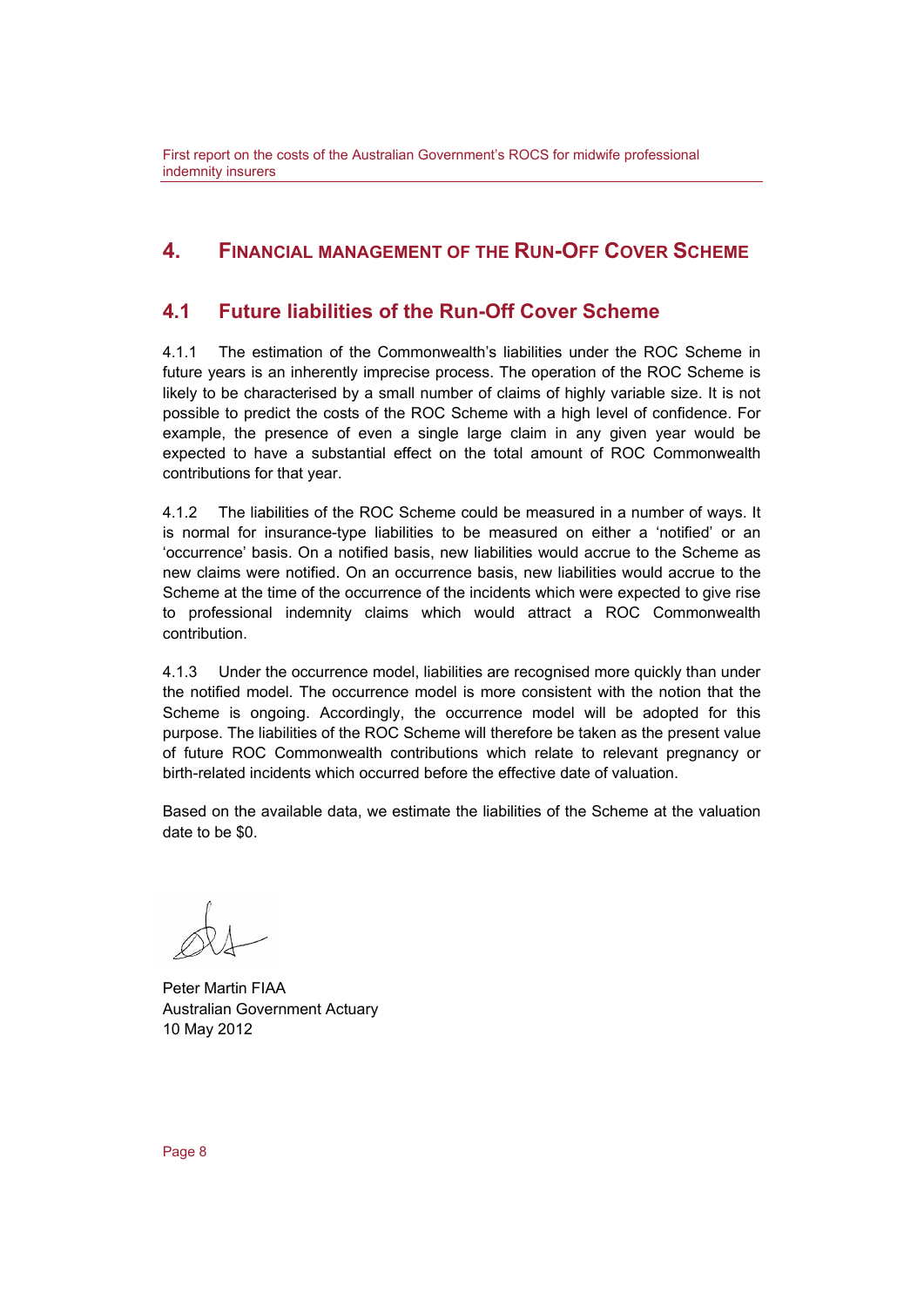## **APPENDIX 1: RUN-OFF COVER SUPPORT PAYMENTS**

A.1.1 ROC support payments are paid to Medicare Australia in the form of an annual lump sum imposed as a tax on each insurer (currently MIGA is the only insurer) from 1 July 2010.

A.1.2 The amount of ROC support payments is calculated as a percentage of premium income received from contributing midwives. The calculation rules are set out in the ROCSPA and regulations. The tax imposed on each insurer is the applicable percentage of the insurer's premium income (section 7) for the applicable contribution year ending on 30 June or an alternative date specified in the regulations (section 5).

A.1.3 Under section 7, an insurer's premium income for the purpose is the sum of all of the premiums paid to the insurer for midwife professional indemnity cover provided for eligible midwives by contracts of insurance with the insurer, reduced according to the formula:

#### *Premium income equals*

*Net premium — Net premium × Applicable percentage ÷ (1 + Applicable percentage)* 

A.1.4 Net premium is calculated according to section 7 as follows:

- sum of all premiums paid to the insurer during the operation of the Scheme for midwife professional indemnity cover provided for eligible midwives;
- minus the amount of GST payable (subsection (2)(a)) and the amount of stamp duty payable (subsection (2)(b)) in relation to the premiums; and
- plus/minus other payments specified in the regulations.

A.1.5 For premium payments relating to 2010-11, the applicable percentage is specified in the regulations as 10 per cent for all insurers, and thus the ROC support payment will be calculated as net premium  $x$  10 per cent  $\div$  1.10.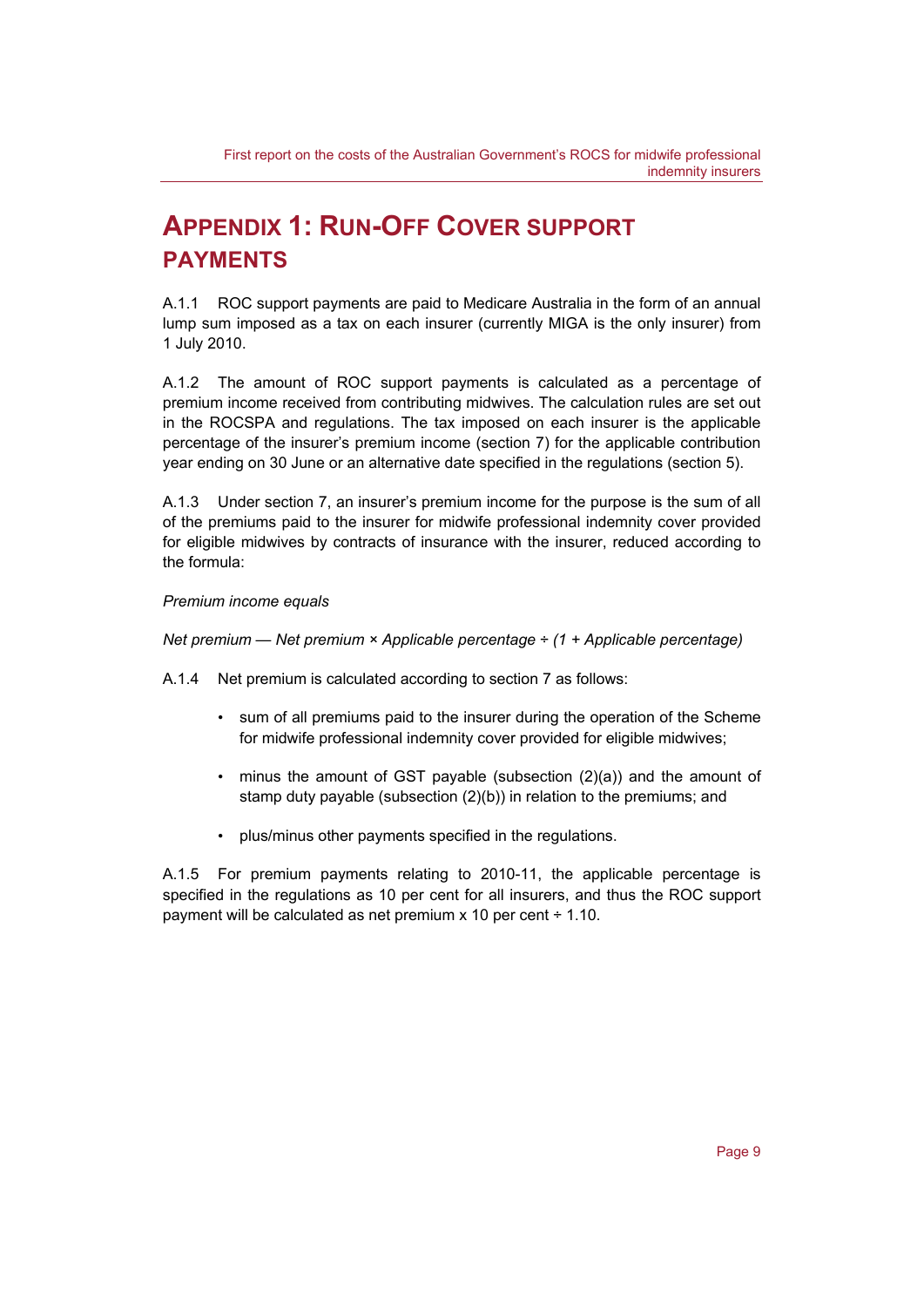## **APPENDIX 2: ELIGIBLE PRACTITIONERS AND RUN-OFF COVER SCHEME CONTRACTS**

#### **ELIGIBLE PERSONS**

A.2.1 Eligible persons are those who fit one or more of the following eligibility categories at the time the claim (or incident) is first notified to the eligible insurer (section 31(2) of the *Midwife Professional Indemnity (Commonwealth Contribution) Scheme Act 2010*):

- A person aged 65 years or older who has permanently retired from private practice as an eligible midwife.
- A person who has not engaged in private practice as an eligible midwife at any time during the preceding three years. (Note: unlike other categories, eligibility does not occur immediately upon ceasing practice).
- A person who has ceased the person's practice as an eligible midwife because of maternity.
- A person who has ceased the person's practice as an eligible midwife due to permanent disability.
- A legal representative of a deceased person who had been an eligible midwife.
- A.2.2 Eligible midwife means a person who:
	- is licensed, registered or authorised to practice midwifery by or under a law of the Commonwealth, a State or a Territory; and
	- meets such other requirements (if any) as are specified in the Rules.

#### **PROVISION AND NOTIFICATION OF COMPULSORY RUN-OFF COVER**

A.2.3 Under an arrangement in force with the Commonwealth, MIGA is required to notify eligible midwives of their entitlement to run-off cover and then to provide that cover to them.